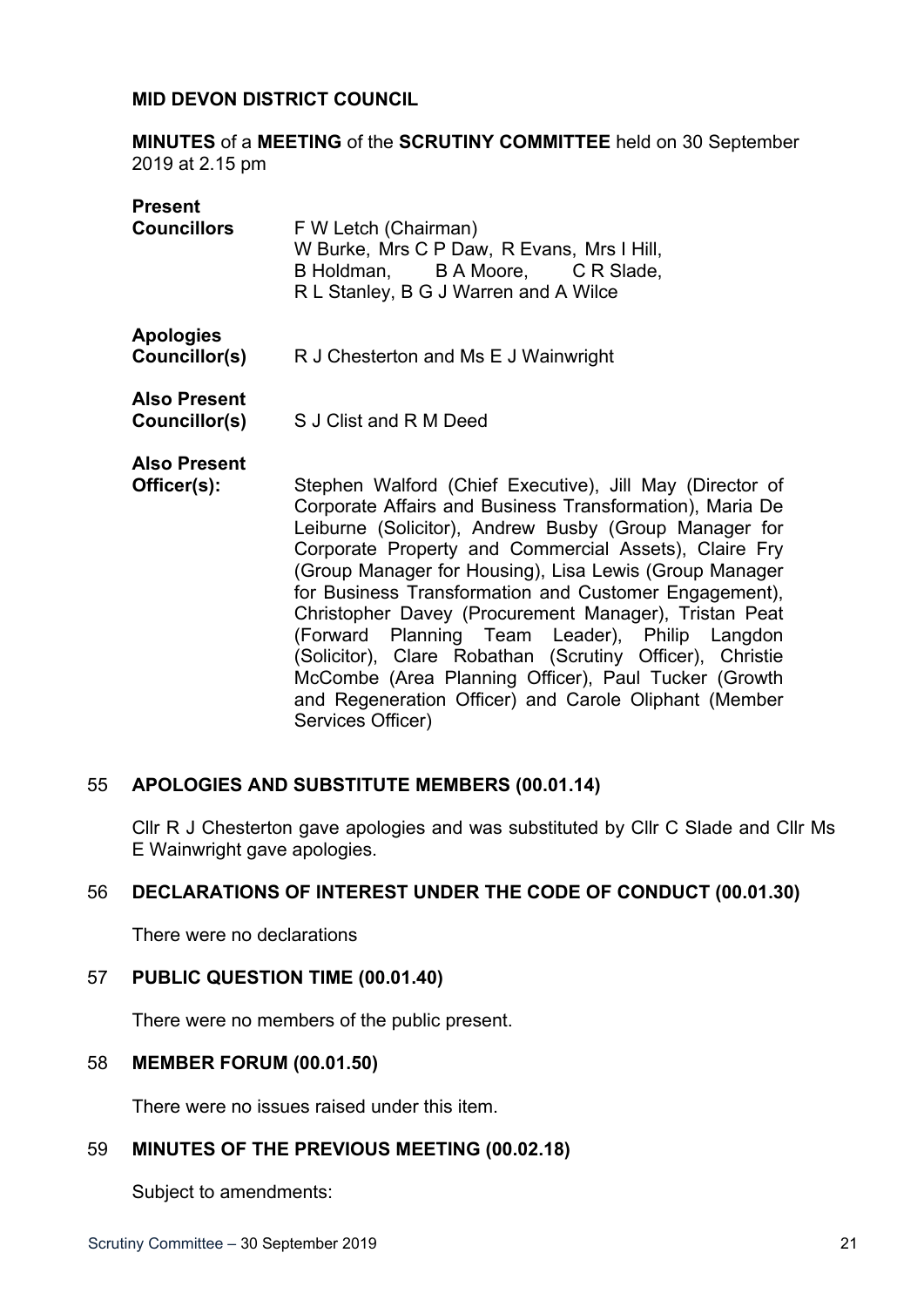- 1. Minute 53 (para 3) Councillor Woollatt's response that 'no other local authority in the South West charged people to park overnight' be amended to 'the majority of council owned car parks in the South West do not charge for overnight parking' and;
- 2. Minute 49 (para 1) Police representatives title be change from Superintendent to Inspector

The minutes of the meeting held on  $2<sup>nd</sup>$  September 2019 were agreed as a correct record and **SIGNED** by the Chairman.

Cllr B A Moore stated that he wanted his comments that the Cabinet Member for Finance did not attend the last meeting to be recorded but he did not want the minutes changed.

## 60 **DECISIONS OF THE CABINET (00.05.13)**

The Committee **NOTED** that none of the decisions made by the Cabinet on 19th September 2019 had been called in.

## 61 **CHAIRMAN'S ANNOUNCEMENTS (00.05.30)**

The Chairman advised the Committee that Matt Barrow, DCC, would be attending the 28th October meeting to give an update on the Broadband rollout in Mid Devon and asked Members to submit any questions they wanted to ask before 14th October 2019.

The Chairman asked for volunteers for the Customer Experience Working Group which was meeting on 1st October 2019 at 2.30pm as Cllr A Wilce had had to withdraw from the Working Group. Cllr I Hill volunteered to be a member of the Working Group.

It was therefore **AGREED** that Cllr I Hill be a member of the Customer Experience Working Group.

(Proposed by the Chairman)

The Chairman advised the Committee that he had attended a meeting with police representatives with Cllr Lloyd Knight, Mayor of Cullompton and the Leader.

The Chairman introduced Clare Robathan as the Scrutiny Officer.

### 62 **MEETING MANAGEMENT (00.07.20)**

The Chairman advised the Committee (with their agreement) that he would take item 14, the Scrutiny Officer update, as the next item on the agenda.

### 63 **SCRUTINY OFFICER UPDATE (00.07.35)**

The Scrutiny Officer gave Members some detail on her background in Central Government and that she was bringing useful skills and experience to the role. She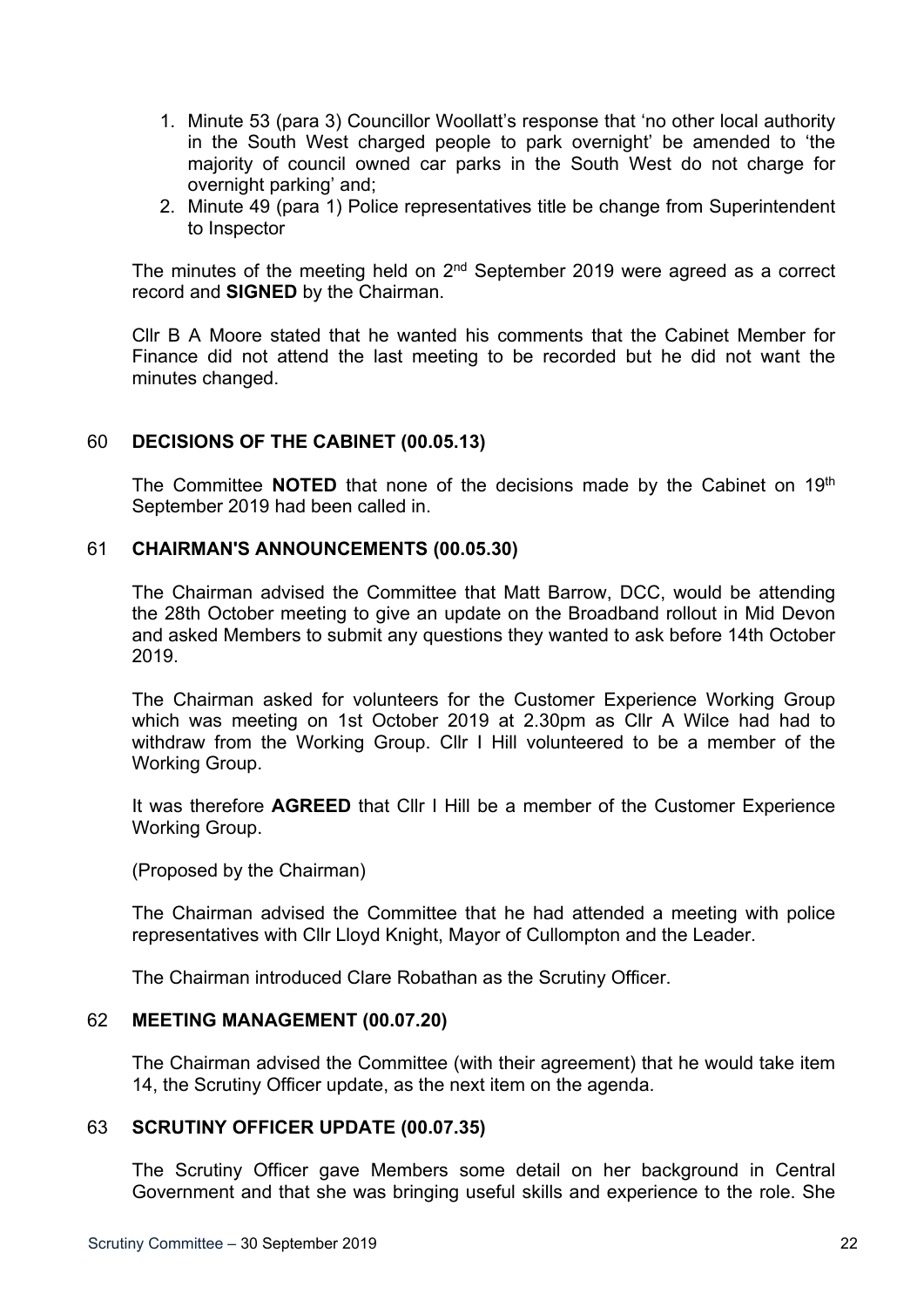confirmed her working hours to Members and that a large part of her work would be to support the Scrutiny Committee but she also had a remit to support the Environment and Community PDG's with any research required.

She advised the Committee that she would be providing a presentation to Members on the forward work programme at the next meeting.

# 64 **CABINET MEMBER FOR HOUSING REPORT (00.10.56)**

The Cabinet Member for Housing provided the Committee with a \*report on area's within his remit and gave the details of performance against targets in key areas.

He gave personal thanks to Cllr R L Stanley for all the hard work that he had done in relation to the portfolio before he had taken over.

He explained that he was surprised by the attitude of some tenants who were against gas inspections and informed Members that Tommy Walsh would be the guest speaker at this year's Landlords Event.

He expressed his thanks to officers who had made the transition process since May easy and that he had been made to feel very welcome and he explained that he had attended over 100 meetings with officers to date and found the service to be a lean, slick, cohesive and a professional outfit.

In response to Members questions the Chief Executive explained the difference in the number of affordable units which had been secured in the district as to the number of social housing units delivered by the Council itself.

Members asked for responses to the following questions:

- 1. The figures for affordable housing and social housing be explained in more detail
- 2. That the HRA figures be clarified, including the exact amount going in each year and the current total pot
- 3. Request for a full report on the figures currently invested with Wessex Bank, the current amount of monies available, the number of loans made in the past 12 months, how the reserves of £80k have been spent and if any money had been clawed back by the Council
- 4. Would the previous policy of replacing all coal fired heating systems in Council housing stock with reserves from renewable energy continue?
- 5. An explanation of where the DARS figures were obtained and the difference between the 18/19 budget and spend
- 6. Clarification of the £54k lost through non co-operation by tenants for gas inspections
- 7. Provide a prediction of the amount of rent arrears by the end of the financial year
- 8. Clarification on why there were more grants and sales for right to buy in 17/18 and 18/19 and to date
- 9. Clarification of why Band E figures were included on the housing list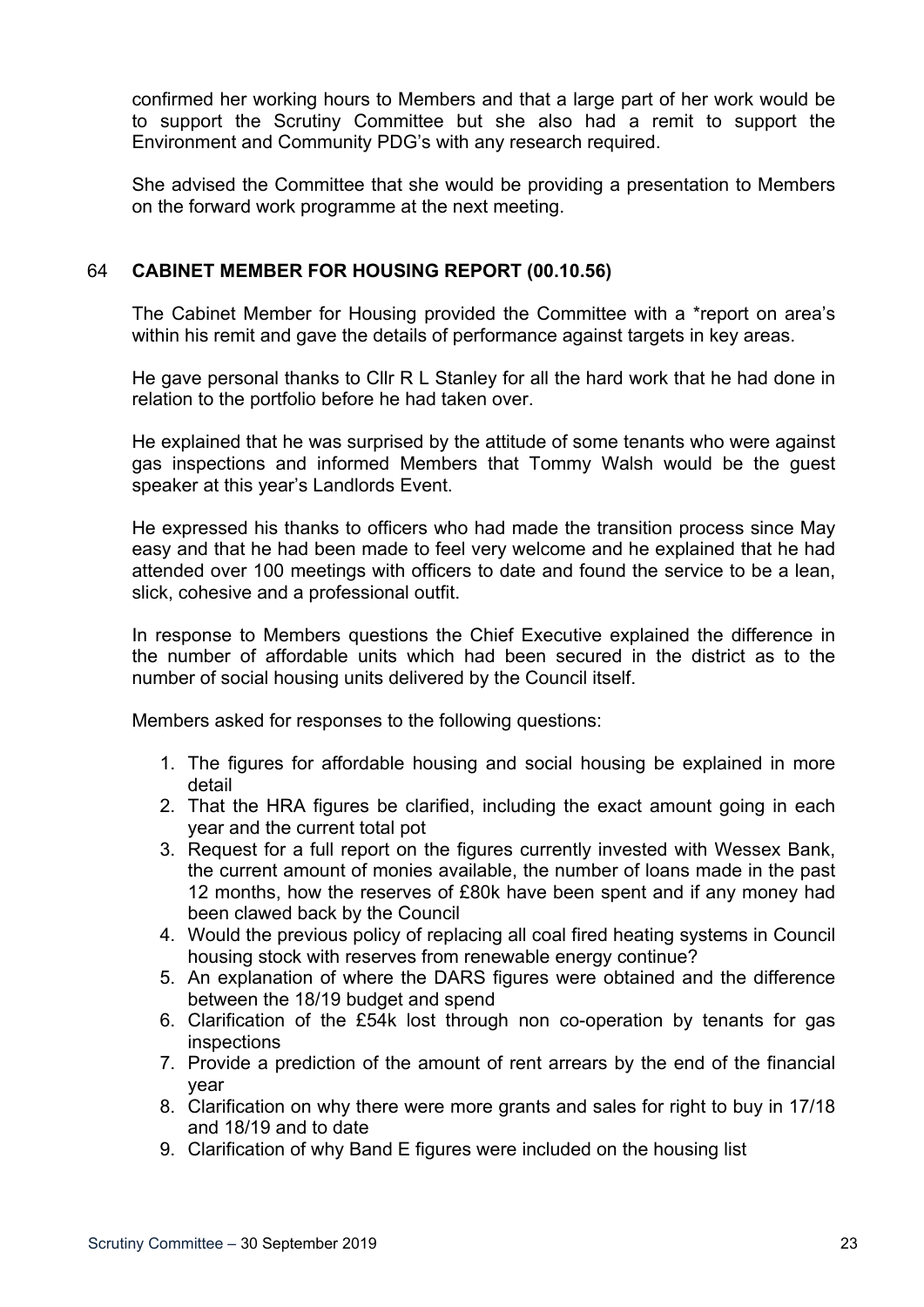The Cabinet Member informed the Committee that he would provide a written response to questions asked.

Members congratulated officers on the amount of successful rogue landlord prosecutions but felt that more could be done.

Note: \*report previously circulated and attached to the minutes

# 65 **STRATEGIC GRANTS AND SERVICE LEVEL AGREEMENT PROGRAMME 2020- 2023 (00.50.45)**

The Committee had before it and **NOTED** a \*report from the Head of Planning, Economy and Regeneration presented by the Growth and Regeneration Officer outlining the process for the Strategic Grants and Service Level Agreement Programme for 2020-2023.

He explained to the Committee that a recommendation would be presented to the Community PDG to form a working group to consider recommendations on the approach and the levels of grant funding for 2020-2023. He explained that any awards agreed would have to be within the financial constraints of the Council.

Members who had been present in the previous administration of the Council endorsed the current system of Service Level Agreements and confirmed that the current beneficiaries found the system useful.

In response to a question, the Grants and Funding Officer confirmed that the grant awards to the Grand Western Canal, Tiverton Museum of Mid Devon Life and the Tourist Information Centre would be considered by the Economy PDG and was separate from the Service Level Agreement Programme.

Members urged that the award notices were made in a timely manner so that the recipients could plan for the future.

Notes:

- 1. \*Report previously circulated and attached to the minutes
- 2. Cllr B A Moore declared an interest as a trustee of Involve

# 66 **CULLOMPTON TOWN CENTRE MASTERPLAN - CONTRACT AWARD (00.56.19)**

The Committee had before it and **NOTED** a \*report from the Head of Planning, Economy and Regeneration, presented by the Area Planning Officer, outlining the procurement process for the Contact Award for the Cullompton Town Centre Masterplan.

She outlined the contents of the report which advised Members of the procurement process for the employment of consultants to assist in the preparation of the Cullompton Town Centre Masterplan and the Delivery Plan.

She explained the next steps of the process and that stage 1 would be a public consultation exercise to be completed by the end of the year.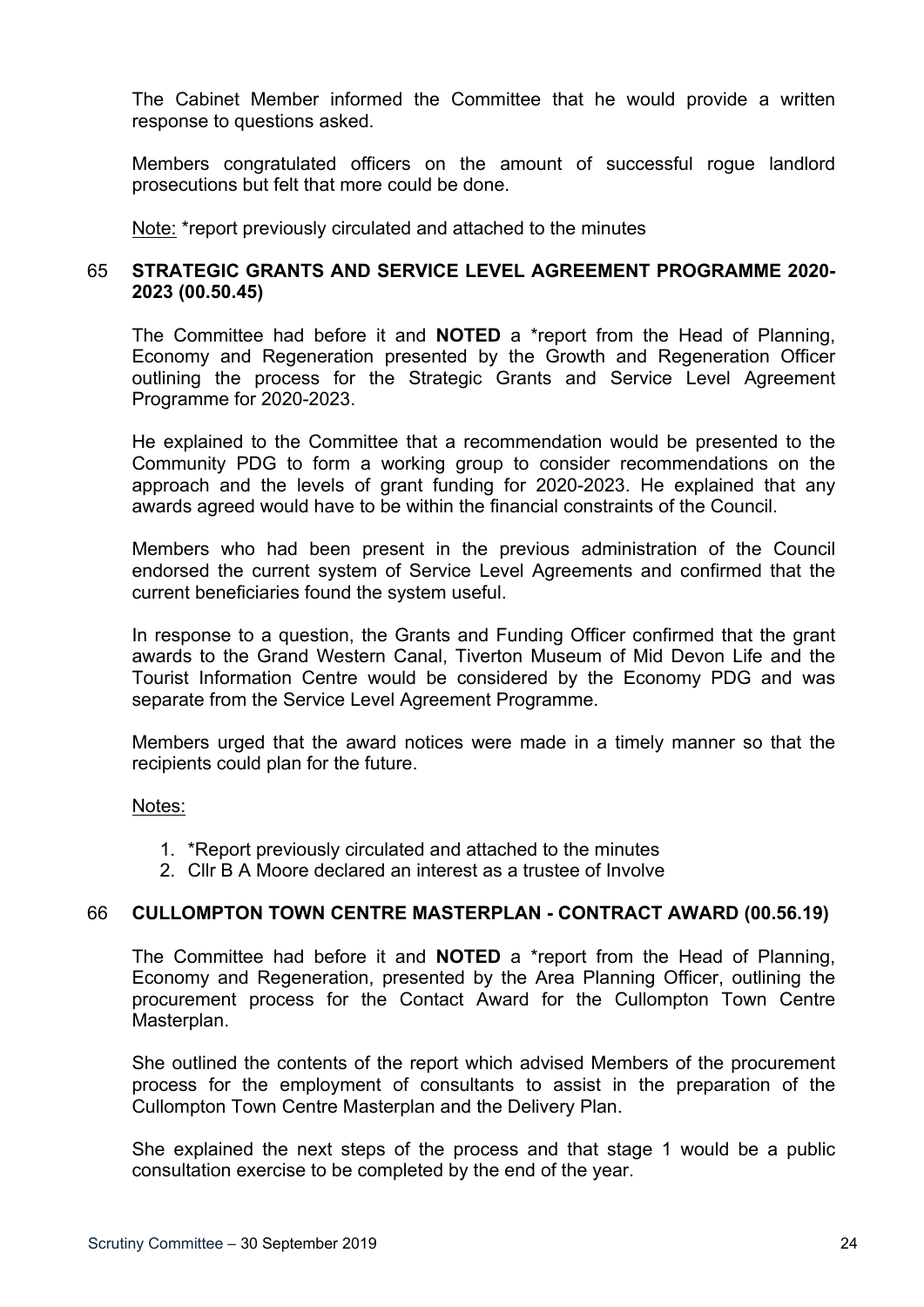Members expressed a desire that lessons learned from the public consultation exercise in Cullompton regarding the link road be implemented.

Members discussed the number of suppliers who had submitted an expression of interest and that a single supplier had actually submitted a response by the tender deadline.

The Procurement Manager explained that there were issues with the number of skilled trades willing to tender for contracts due to them being employed on the Hinkley Point project. He explained that the Council would try to pre-empt this in the future with pin notices in advance of tenders.

A Member expressed a concern that previous Town Centre Masterplans had not been implemented and that the public were questioning the amount of money spent on them and them not being taken forward. The Area Planning Officer offered to go through the stages of previous Masterplans and explain what had been implemented.

The Chief Executive explained to Members that once the Town Centre Masterplan reached implementation stage it would be down to Members to agree the details. He explained that the work being undertaken was intended to form part of the Council's development and planning framework, giving far greater strength and planning 'weight' to it than perhaps the vision or idea documents of the past.

## Notes:

- 1. \*Report previously circulated and attached to the minutes
- 2. Cllr R L Stanley left and returned to the meeting during the item and did not take part in the discussion

# 67 **ANNUAL REPORT OF COMPLAINTS, COMMENTS AND COMPLIMENTS (01.08.55)**

The Committee had before it and **NOTED** a \*report from the Group Manager for Business Transformation and Customer Engagement providing details of the complaints, comments and compliments received by the Council.

Members asked if the implementation of cashless payments had increased the amount of complaints received by the Council. The Group Manager for Business Transformation and Customer Engagement explained that the Council had not received an increased amount of formal complaints but had received queries from the public on how to access and use the new payment methods.

In response to questions asked about helping customers understand the complaints process, the Chief Executive explained that at the end of every stage 1 complaint the complainant was given details on how to escalate to a stage 2 complaint if they were not satisfied with the response. Any stage 2 response highlighted how to take any further action via the Ombudsman, in order to ensure the highest standards of transparency and accountability.

Members noted that in many areas the numbers of comments outweighed the number of formal complaints received. The Group Manager for Business Transformation and Customer Engagement explained that the comments received